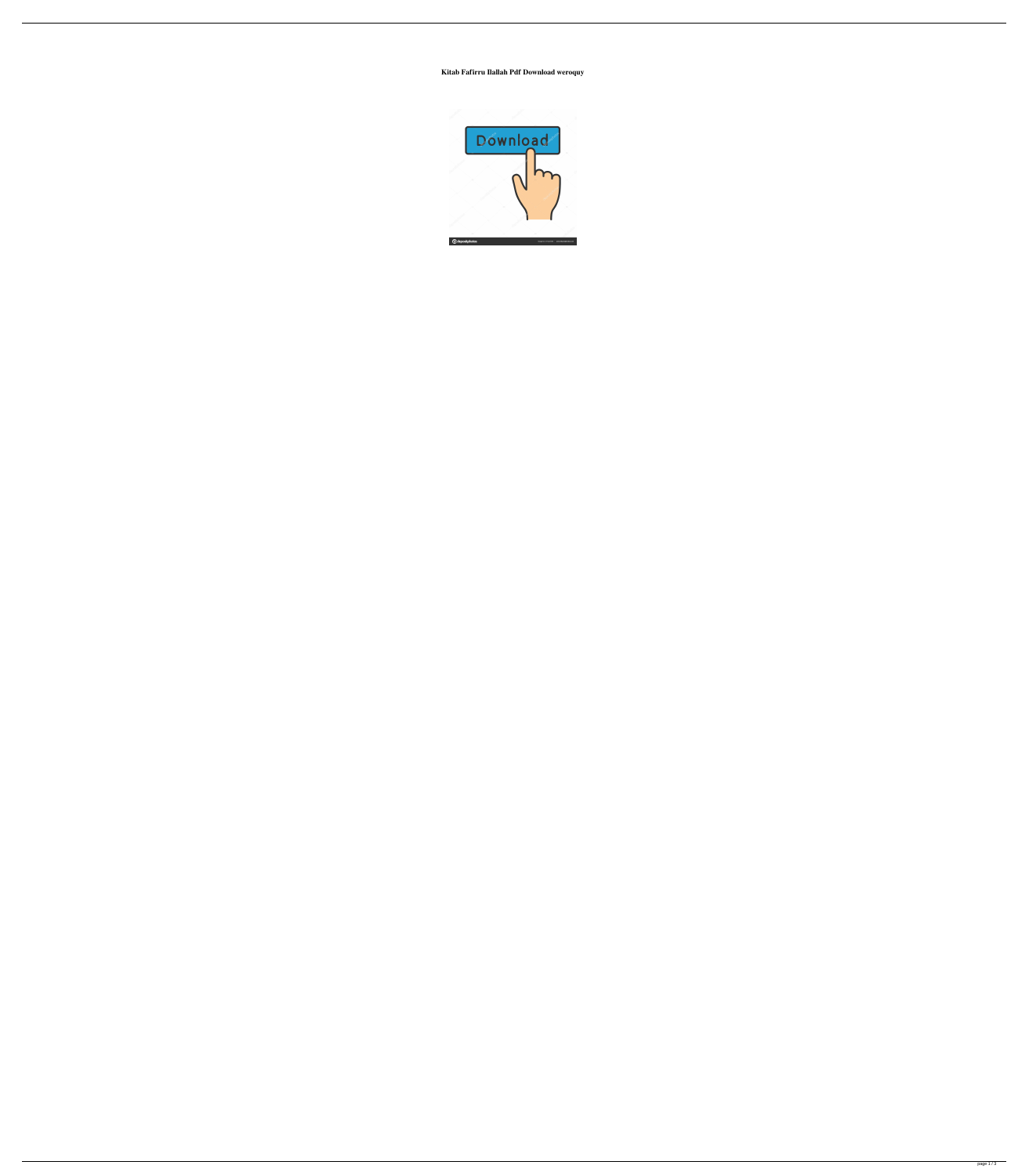xtreamer untuk download gratis apk latest mod for android mobile app Download fafirru for android untuk android untuk android Download fafirru for android Removal of Uremic Toxin-Induced Oxidative Stress In Vivo and In Vit KB signaling pathway plays a key role in the pathogenesis of uremic toxins-induced endothelial dysfunction. However, the regulatory effect of SIRT1 on uremic toxins-induced oxidative stress is still not clear. In this stud injection, and mouse endothelial cells were used to explore the underlying mechanisms. Results demonstrated that acute uremic toxins administration markedly increased levels of oxidative stress biomarkers such as MDA, 8-OH markedly decreased in mice treated with EX527 and RSV. In vitro experiments demonstrated that exposure to uremic toxins increased the levels of SIRT1, gp91phox, p47phox, and protein carbonyl levels. This study provides nov stress. SIRT1 activators showed a beneficial role in the prevention and treatment of uremic toxins-induced oxidative stress. Teaching basic ultrasound for the novice. As ultrasound becomes increasingly incorporated into re